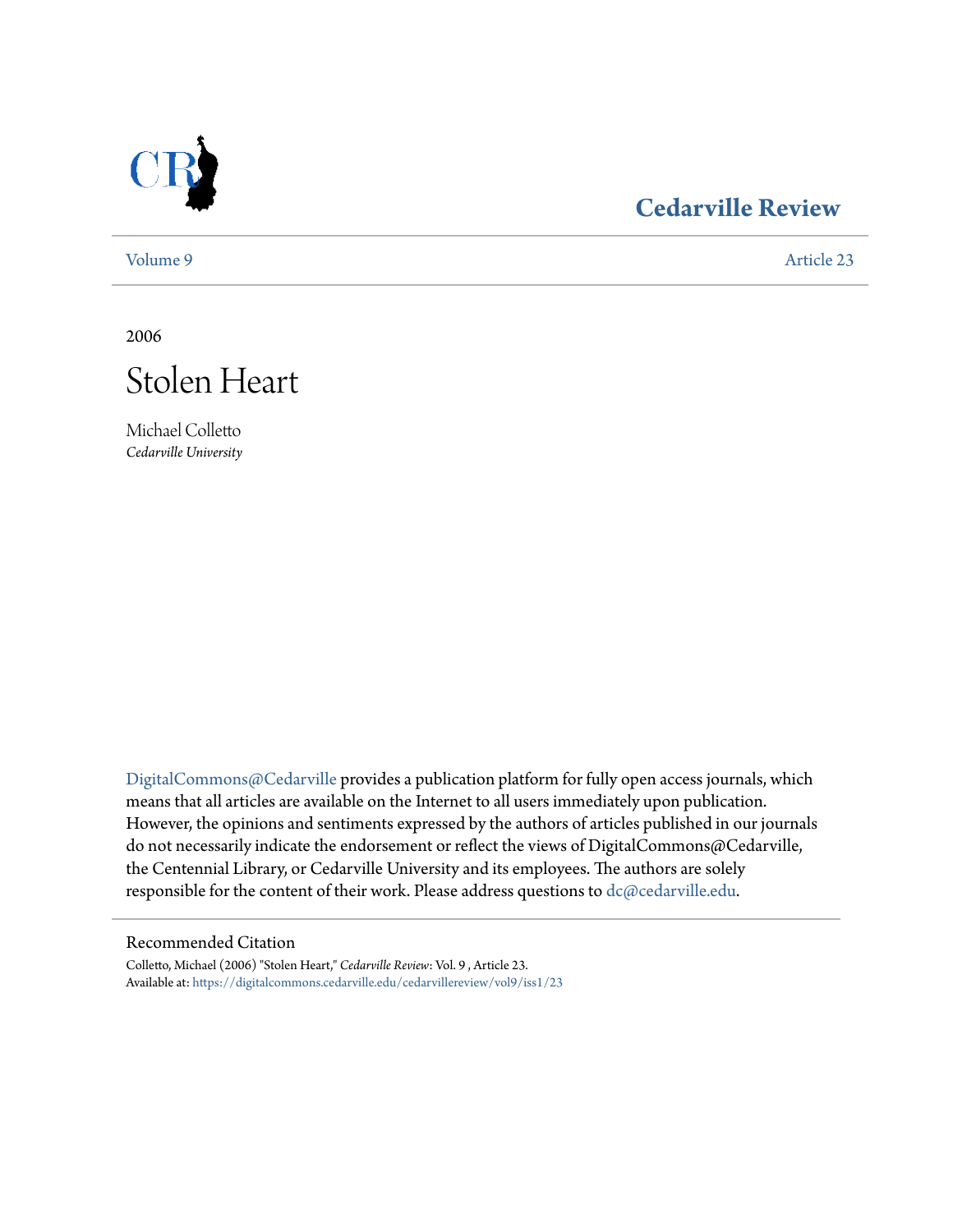## Stolen Heart

Browse the contents of [this issue](https://digitalcommons.cedarville.edu/cedarvillereview/vol9/iss1) of *Cedarville Review*.

**Creative Commons License**  $\bigcirc$  000

This work is licensed under a [Creative Commons Attribution-Noncommercial-No Derivative Works 4.0](http://creativecommons.org/licenses/by-nc-nd/4.0/) [License.](http://creativecommons.org/licenses/by-nc-nd/4.0/)

Follow this and additional works at: [https://digitalcommons.cedarville.edu/cedarvillereview](https://digitalcommons.cedarville.edu/cedarvillereview?utm_source=digitalcommons.cedarville.edu%2Fcedarvillereview%2Fvol9%2Fiss1%2F23&utm_medium=PDF&utm_campaign=PDFCoverPages)



Part of the <u>[Poetry Commons](http://network.bepress.com/hgg/discipline/1153?utm_source=digitalcommons.cedarville.edu%2Fcedarvillereview%2Fvol9%2Fiss1%2F23&utm_medium=PDF&utm_campaign=PDFCoverPages)</u>

This poetry is available in Cedarville Review: [https://digitalcommons.cedarville.edu/cedarvillereview/vol9/iss1/23](https://digitalcommons.cedarville.edu/cedarvillereview/vol9/iss1/23?utm_source=digitalcommons.cedarville.edu%2Fcedarvillereview%2Fvol9%2Fiss1%2F23&utm_medium=PDF&utm_campaign=PDFCoverPages)